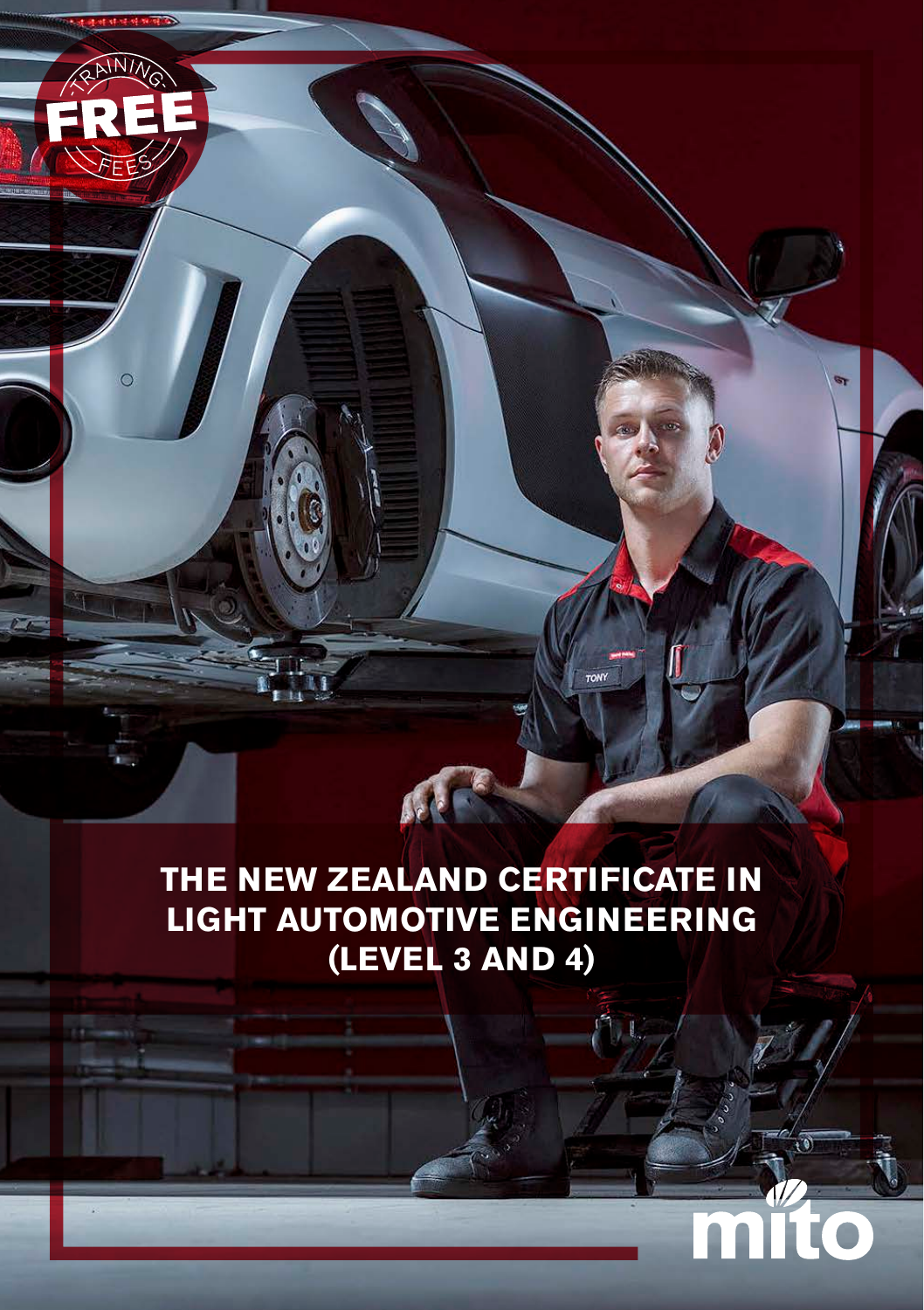Whether you are new to the industry or already have some experience, the skills and knowledge gained through this innovative training programme will put you in the driver's seat towards becoming a qualified Automotive Technician.

#### Programme Outline

This Level 3 and 4 programme is made up of 320 credits and is expected to take 4 years to complete.

The training programme includes a mix of practical training and assessment, undertaken in the workplace, and eLearning, allowing you to complete theory elements of the programme at your own pace. You will have access to hundreds of videos, interactive simulations and theory assessments, which can be easily accessed at any time and from any device – mobile phone, tablet or PC.

| <b>QUALIFICATION OUTCOMES</b> |                                                                                                                               | <b>CREDITS</b> |
|-------------------------------|-------------------------------------------------------------------------------------------------------------------------------|----------------|
| <b>OUTCOME 1</b>              | Follow workplace policies, procedures and<br>relevant regulations to work safely and<br>effectively in an automotive workshop | 10             |
| <b>OUTCOME 2</b>              | Use tools and equipment to complete basic<br>workshop engineering tasks                                                       | 15             |
| <b>OUTCOME 3</b>              | Apply fundamental automotive engineering<br>knowledge to service engine, and driveline<br>systems                             | 30             |
| <b>OUTCOME 4</b>              | Check operation of, and perform minor<br>repairs on, electrical and electronic systems                                        | 40             |
| <b>OUTCOME 5</b>              | Apply fundamental automotive engineering<br>knowledge to service steering, suspension<br>and brake systems                    | 25             |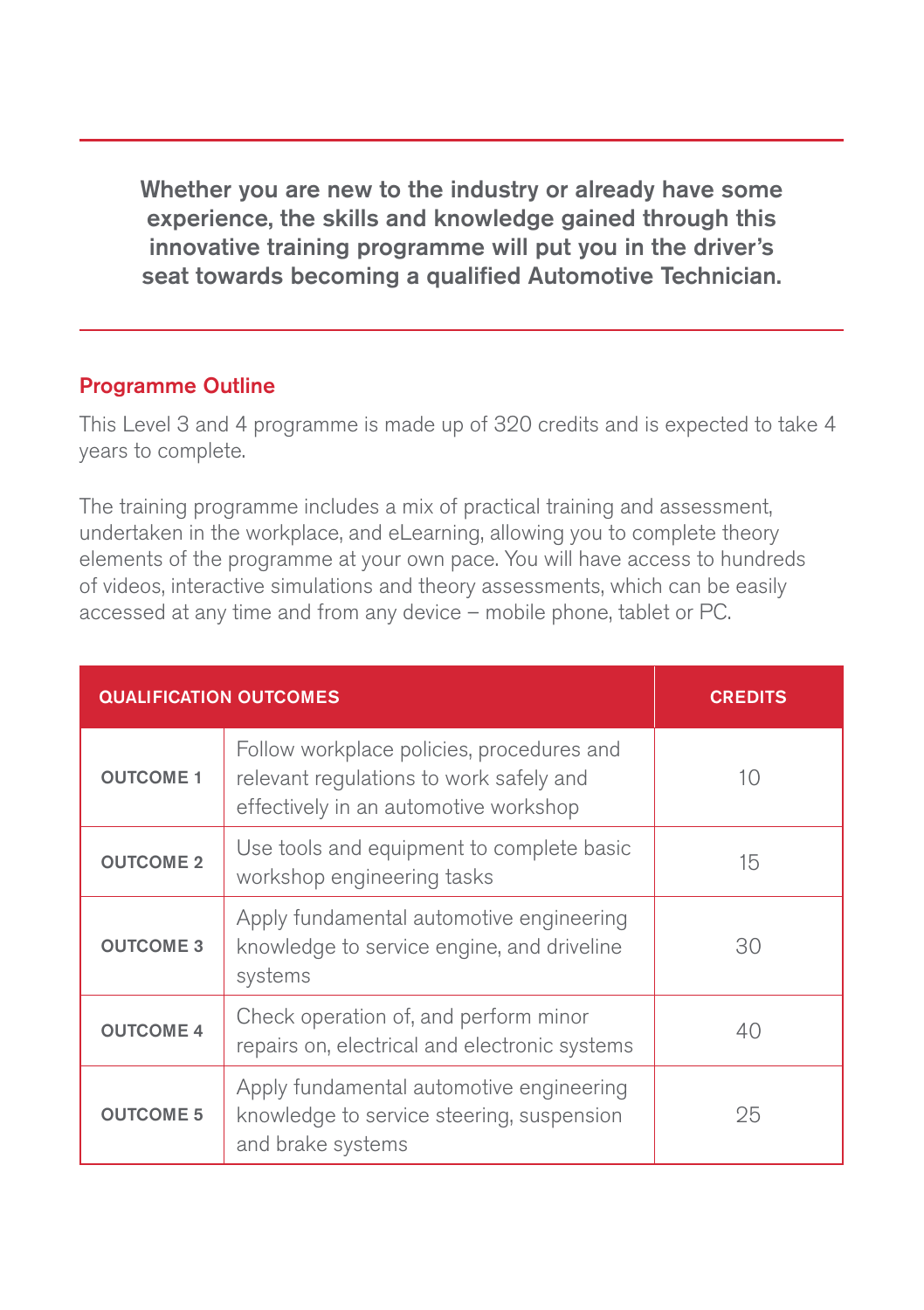| <b>QUALIFICATION OUTCOMES</b> |                                                                                                                    | <b>CREDITS</b> |
|-------------------------------|--------------------------------------------------------------------------------------------------------------------|----------------|
| <b>OUTCOME 6</b>              | Monitor the workplace and respond to<br>issues as required to maintain a safe and<br>effective workplace           | 15             |
| <b>OUTCOME 7</b>              | Apply the appropriate precautionary<br>measures when servicing and repairing high<br>risk light automotive systems | 10             |
| <b>OUTCOME 8</b>              | Diagnose and repair common faults in light<br>vehicle engines and driveline systems                                | 55             |
| <b>OUTCOME 9</b>              | Diagnose and repair common faults in light<br>vehicle electrical and electronic systems                            | 60             |
| <b>OUTCOME 10</b>             | Diagnose and repair common faults in light<br>vehicle steering, suspension and braking<br>systems                  | 60             |

### Entry Requirements

You must be employed full-time in the industry to enrol in this programme.

#### Programme Fee

There is no training fee for this programme until 31 December 2022.

#### Enrol Now

If you're ready to take your career to the next level, enrol now at **mito.nz/lightvehicle**.

## **Having a qualification under your belt sets you up for life. Achieving this qualification has taught me so much about cars, and I'll have that recognition forever.**

Tony Hamelmann, Automotive Technician